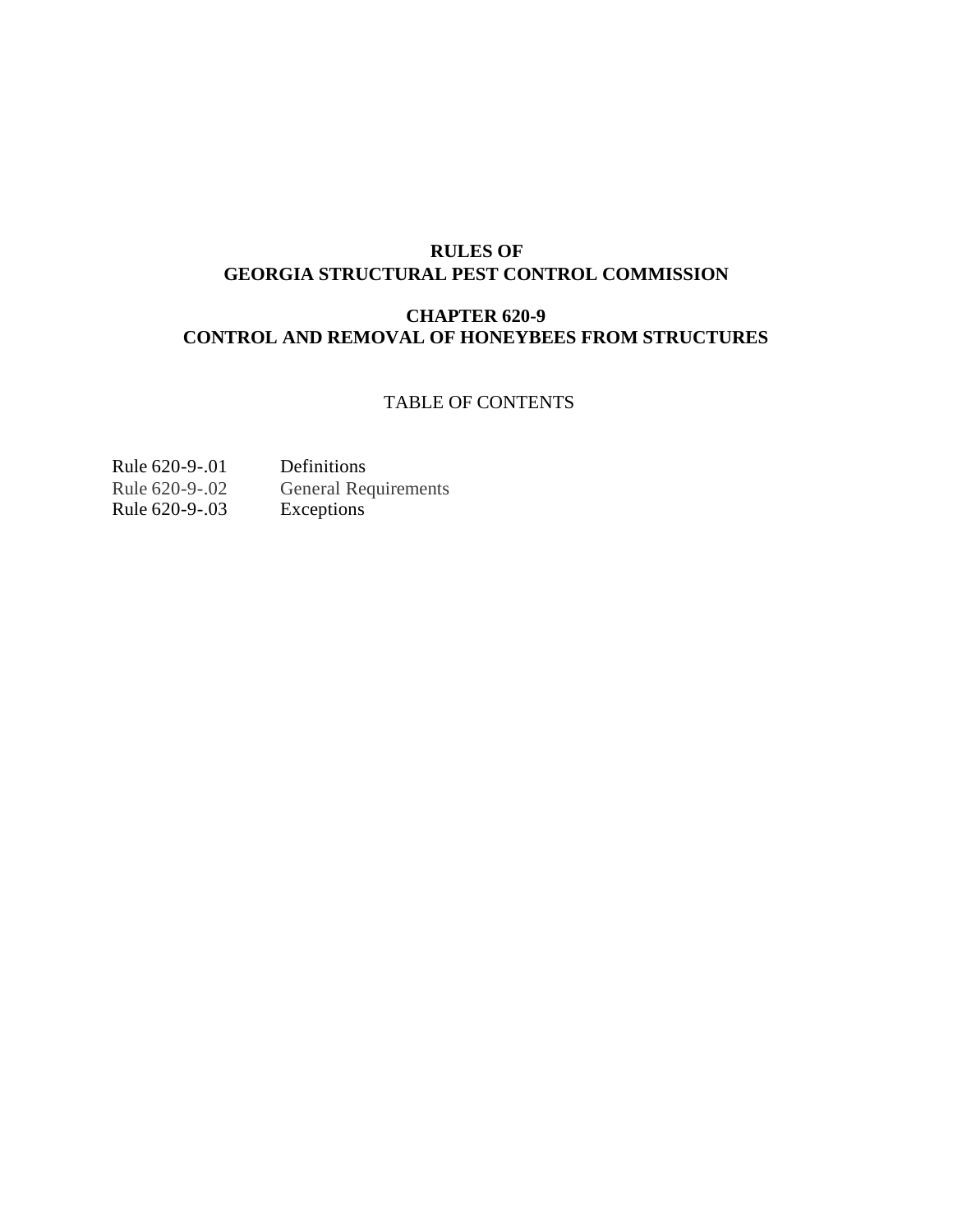### **Rule 620-9-.01 Definitions**

- (1) Honeybee Control and Removal—means the control and removal of an established colony of honeybees from a structure by a Certified Honeybee Control and Removal Operator without the use of pesticides.
- (2) Certified Honeybee Control and Removal Operator—means a person who engages in the business of honeybee control and removal without the use of pesticides.
- (3) Structure–means any building, regardless of design or type of material used in its construction, whether public or private, vacant or occupied, and adjacent outside areas.
- (4) Cavity–means any area within elements of construction of a structure that provides honeybees space for residence.
- (5) Established honeybee colony–means any colony of honeybees that has established a nest in a cavity within a structure.
- (6) Free-hanging swarm–means a mass of honeybees which temporarily cluster on an object.
- (7) Open air hive–means a honeybee colony nest whose removal does not require modification or alternation of the structure.
- (8) Cut-out–means any act, process, or method of removing an established honeybee colony from within a cavity that involves alternation to the structure.
- (9) Trap-out-means any act, process, or method of removing honeybees by restricting their reentry leading them to abandon the next.
- (10) Under the Direct Supervision of-means a competent person who engages in Honeybee Control and Removal acting under the instructions and control of a Certified Honeybee Control and Removal Operator that is present on site during the removal job.

Authority: O.C.G.A. Sec. 43-45-8

### **Rule 620-9-.02 General Requirements**

- (1) Control and removal of honeybeesfrom a structure must be made consistent with the following:
	- a. The use of any "pesticide" as defined in Rule  $620-2-01(z)$ , to control, remove, or eliminate honeybees in, on, or under a structure shall be considered household pest control.
	- b. The use of any "pesticide" as defined in Rule  $620-2-01(z)$ , to control, remove, or eliminate honeybees in, on, or under a structure is prohibited unless the licensee holds a Household Pest Controllicense.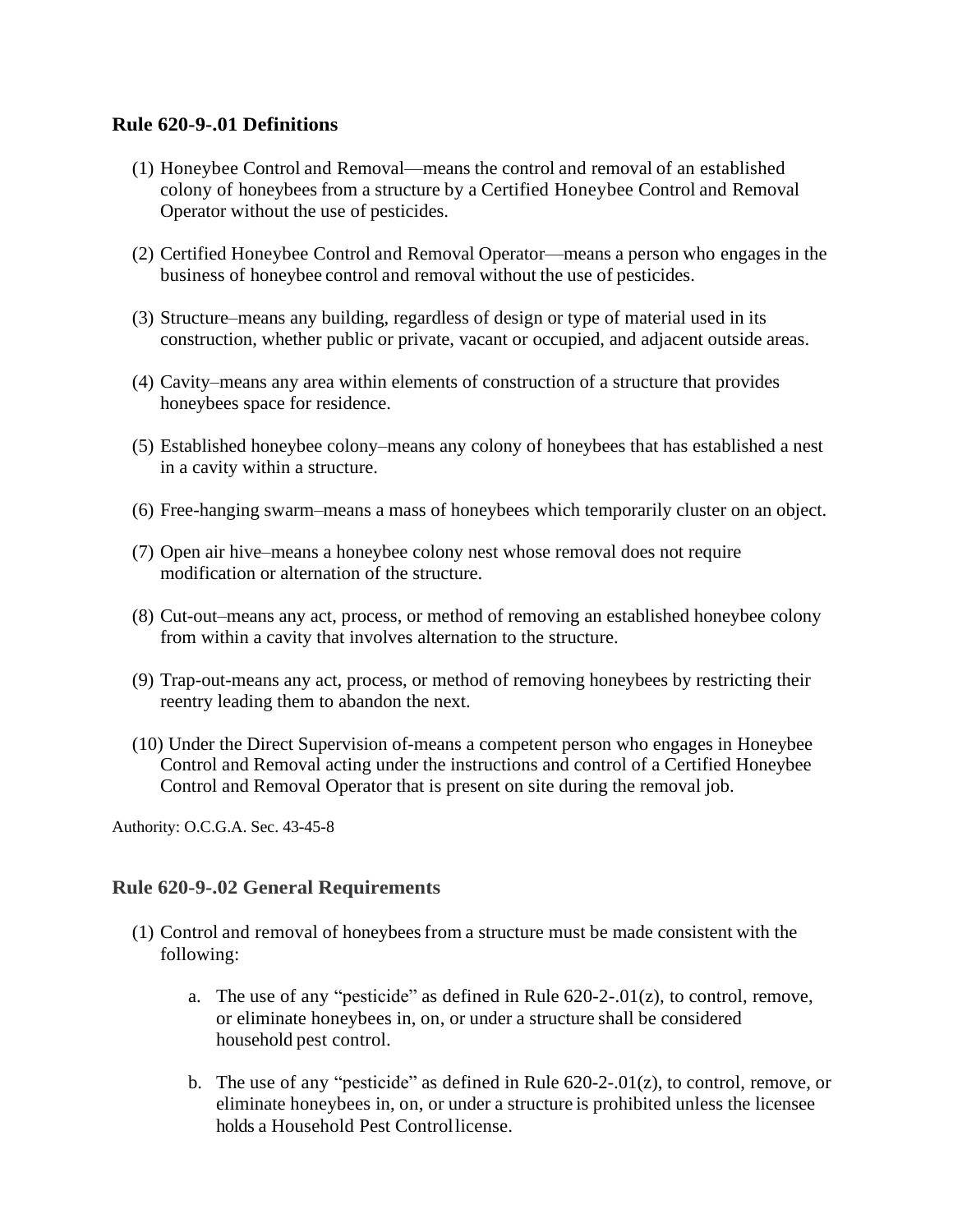- c. "Honeybee control and removal" islimited to the control and removal of honeybees. The control, removal, or elimination of other types of bees requires a Household Pest Control license as defined in Rule 620-2-.01(s).
- (2) A honeybee control and removal contract shall be issued on all honeybee control and removal jobs in accordance with requirements of the Fair Business Practices Act of 1975, and the rules of the Federal Trade Commission, 16 C.F.R. 429, including disclosure by the licensee of the three (3) day right of cancellation. The terms of any contract extension beyond the original terms shall be indicated on the contract. The contract shall include a description of scope of work including the type of honeybee removal.
- (3) A cut-out, or open-air hive in a structure, honeybee control and removal job must include the removal of the honeybees, wax comb, honey, brood and other associated material and debris from the structure in addition to sealing all possible reentry points.
- (4) Every contract for a trap-out honeybee removal job type must contain the following statement, "This job will only remove honeybees. The wax comb, honey, brood and other associated material will remain in the structure and may result in reinfestation and secondary pest issues."
- (5) Any person engaging in honeybee control and removal must be a Certified Honeybee Control and Removal Operator and must hold a Structural Pest Control Company License in the Operational Category of Honeybee Removal.
- (6) Before being issued a Honeybee Removal Operator certification, the applicant must provide the Commission with satisfactory evidence of his or her qualifications including the following:
	- a. Completed application form;
	- b. Eight (8) hours of classroom training approved by the Commission and presented by a currently Certified Honeybee Control and Removal Operator or other person whom the Commission has determined to be competent to deliver training in the following areas:
		- (i) State and Federal laws and regulations on Honeybee Control.
		- (ii) Honeybee identification and types of live honeybee removals (cutout, trap-out, and swarm removal) including basic removal techniques.
		- (iii)Determining if there is an established honeybee colony, and how to locate a colony living inside of a structure.
		- (iv)Proper cut-out removal techniques including basic construction knowledge, recommended tools, finding and caging the queen, preventing future infestations, saving comb and hiving the bees.
		- (v) Trap-out techniques and negative consequences of leaving honeycomb, honey pollen and brood inside a structure.
		- (vi)Eradication vs. Relocation including common insecticides/pesticides applied to honeybees by homeowners and PCOs.
		- (vii) Potential safety and health hazards.